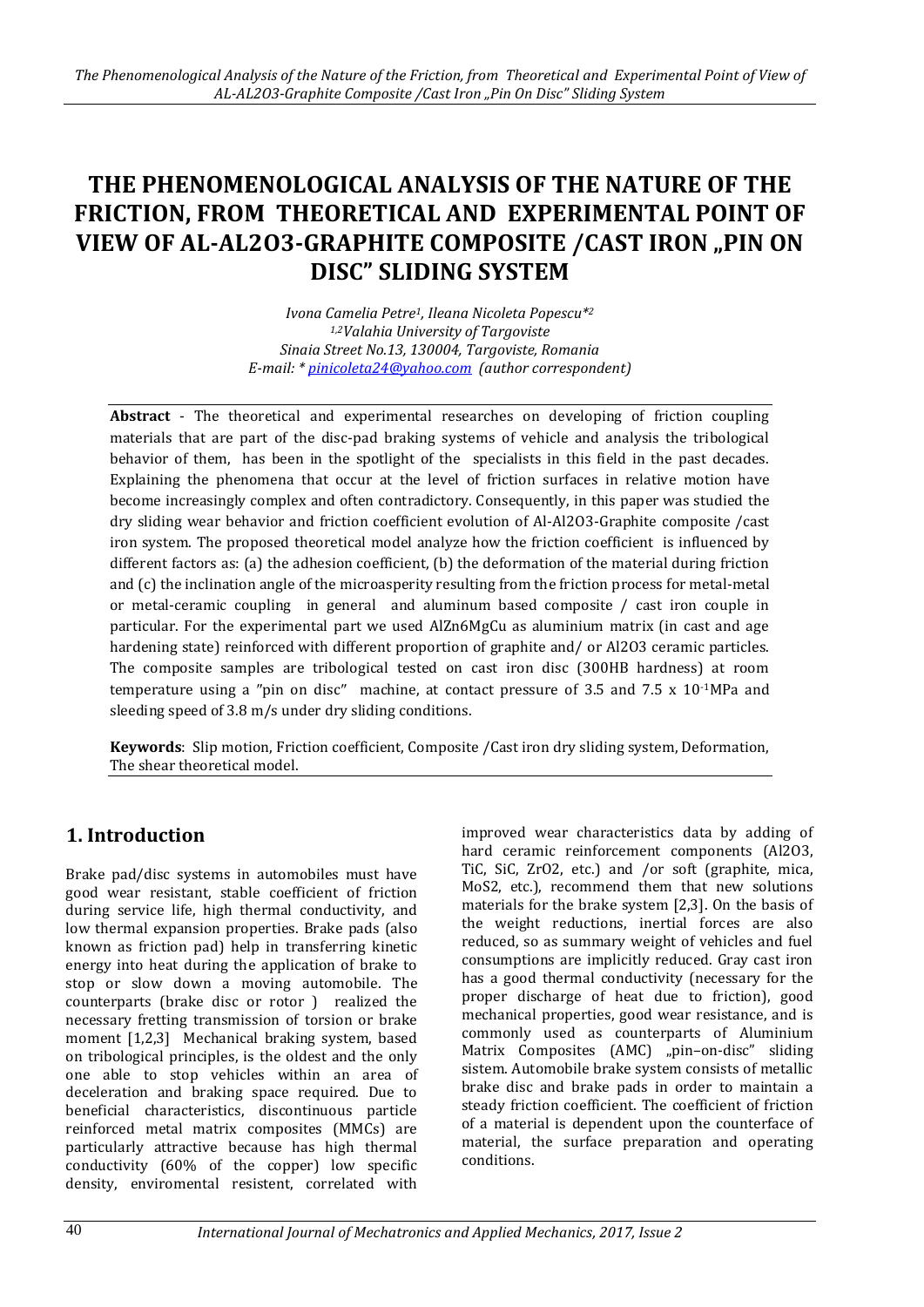*The Phenomenological Analysis of the Nature of the Friction, from Theoretical and Experimental Point of View of AL-AL2O3-Graphite Composite /Cast Iron "Pin On Disc" Sliding System*

The coefficient of friction of metals and alloys is affected, in addition to surface cleanliness, by sliding velocity, contact pressure, temperature, gaseous environment, and relative humidity. Thus, in general, the coefficient of friction of metallic pairs increases with an increase in load at low loads because of the oxide film breakdown and/or elastic deformation; it remains at a high value for a load range and begins to drop at high loads because of interfacial changes caused by wear [4,5]. The friction coefficient between two surfaces, according to friction theories, is an intrinsic constant of material, but this is confirmed only for a particular speed line, contact pressure, lubrication state, etc. [6,7,8]. The analysis of the tribological behavior of these coupling materials (composite/iron cast materials) follows the evolution of friction coefficient, depending on different loading parameters (pressure, sleeding speed).

This paper proposes a theoretical model for characterization of the friction coefficient and comparison of the obtained (calculated) results with the experimental one.

# **2. Theoretical model for calculating the coefficient of friction and its application for analyzed materials**

The evolution of the concepts on the nature of friction indicated that friction is based on two fundamental processes, namely the interaction of asperities (adhesion, deformation, breaking) and dissipation of energy. From a phenomenological point of view it is appreciated that the expression of the coefficient of friction comprises three components: adhesion, deformation and furrow. The theoretical model aims to analyze when and how these three components influence the coefficient of friction.

The friction coefficient adhesion component is based on the adhesion theory that friction is due to the destruction of micro-grips between the asperities of the moving surfaces of the slip [9,10,11].

Proximity of the asperities results in an adhesive joint caused by interatomic attractions. The adhesion is considered to be either physical (the hydrogen bonds and van der Waals bonds) or chemical in nature (covalent bonds, ionic or electrostatic bonds, and metallic bonds). The van der Waals forces are always present when two asperities are in close proximity [3,12], and therefore, the cause of these attachments is the existence of the Van der Waals bonds. The coefficient of adhesional friction for a dry contact is

$$
\mu = \frac{\tau}{p_r} \tag{1}
$$

where  $\tau$  is the shear strength and  $p_r$  is the mean real pressure.

In the contact area, these micro-wells are formed and permanently destroyed so , we can be spoken of the "third party". Connections created at the level of asperities are sources of energy dissipation. For most solids shear strength of the third body is equal to

$$
\tau = \tau_o + \beta \cdot p_r \tag{2}
$$

where  $\tau_0$  is the intrinsic characteristic shear strength of the third body layer, experimentally determinable, for the non-lubricated metal-metal surface:  $\tau_o = 2...3MPa$ and lubricated contact  $\tau_o = 1...12,5MPa$ and  $\beta$  is a coefficient characteristic of the third body, experimentally determined for dry regime being:  $\beta = 0.02...0.15$ ,  $p_r$  is real pressure.

The parameters  $\tau_o$  and  $\beta$  depend on both the surface material and the friction layer in the friction area [15,16,17]. Once known these parameters, the mean real pressure  $(p_r)$ , can be determined analiticaly and also the molecular adhesion coefficient:

$$
f = \frac{F_t}{F_n} = \frac{\tau \cdot A_r}{p_r \cdot A_r} = \frac{\tau_o}{p_r} + \beta \tag{3}
$$

where  $F_t$  is tangential force required for molecular adhesion;  $F_n$  is the normal force on the contact surface. Knowing the parameters  $\tau_o$  and  $\beta$ , for a certain quality of the friction surface and certain operating conditions for which the value of the actual contact pressure ( $p_r$ ) can be determined, it is possible to determine the molecular adhesion coefficient. It has been experimentally [9] found that this coefficient may vary in the range of  $0 < f \leq 1$ ; so for surfaces between which there is no lubricant  $f = 1$ , and for lubricated surfaces we consider  $f \equiv 0$ . This lubrication state for conditions where on lubricating surfaces cannot be introduced (the case under consideration) is similar to the amount of graphite or any other element introduced into the structure of the materials. Thus, it can be appreciated that the composite material AlZn6MgCu+ 5% Al2O3 particles (without graphite) have the molecular adhesion coefficient  $f = l$ , and the AlZn6MgCu with 3% graphite type materials , we consider that the lubricating state are evaluated by the molecular adhesion coefficient of  $f = 0$ .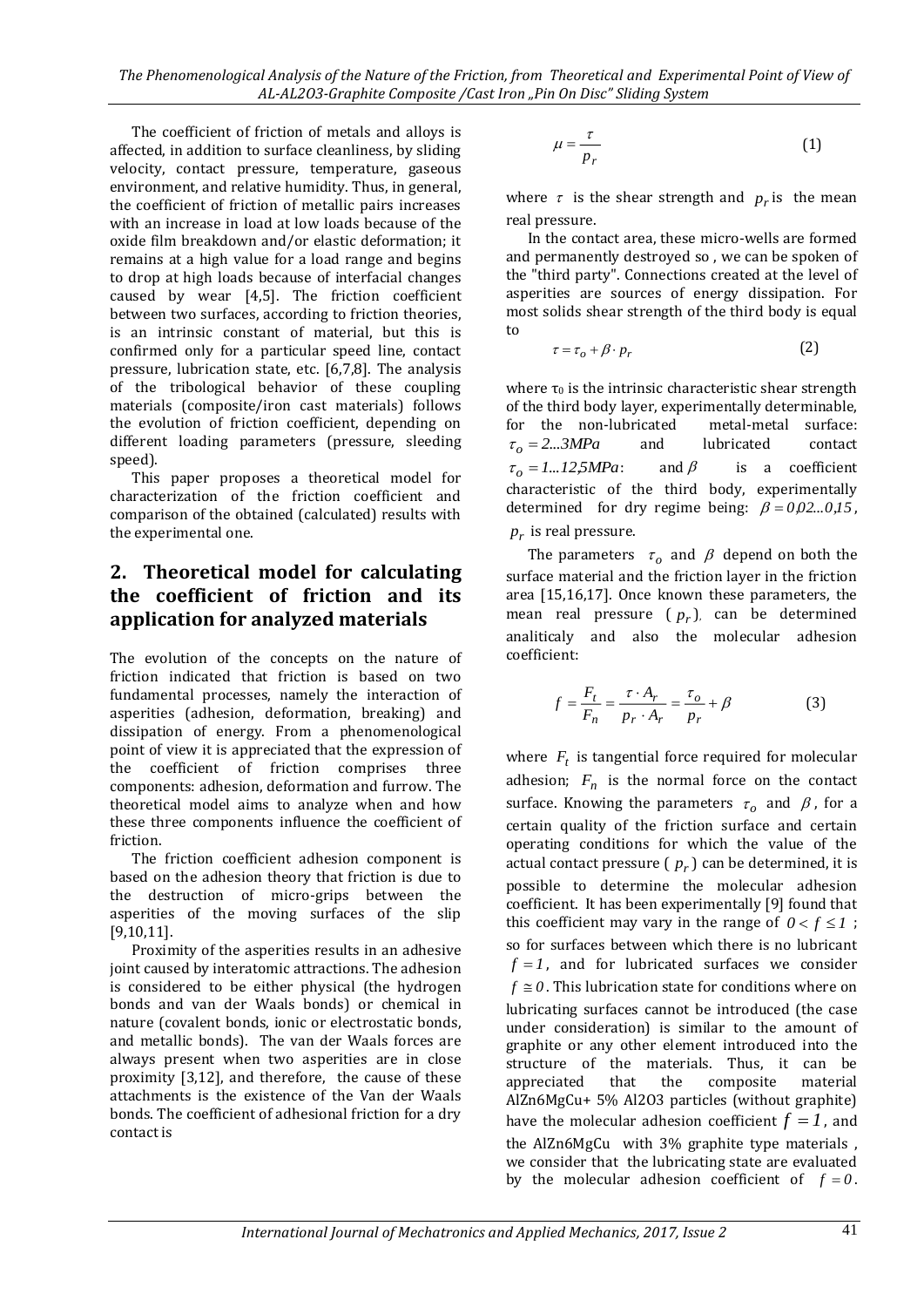During the sliding of two surfaces, the toughest surface roughness can deform the softer material as a waveform or the micro-shield (furrow). The deformation or micro-sculpting mode depends on how the surfaces are processed and the nature of their materials.

The shear model [13] assumes that the asperities of both surfaces plastically deform, which is likely not the case when a hardened material in contact with a softer one is used. For these conditions, the friction models of Challen et al. [14] can most likely be applied. These models,namely, the wave, the wave removal, and the chip formation models are all based on the plane strain slip-line field theory. In the wave model, the frictional force opposing the sliding of a hard asperity over a soft asperity is assumed to result from the pushing of plastically deformed waves ahead of the hard asperity. For such a model, the frictional force can be calculated without including the fracture of asperities. Therby, the friction coefficient evaluation at sliding of an asperity considered rigid, when on the contact surface there is friction, [9,11,16,17,18,19] is:

$$
\mu_a = \frac{A \cdot \sin \alpha + \cos(\arccos f - \alpha)}{A \cdot \cos \alpha + \sin(\arccos f - \alpha)}\tag{4}
$$

where:  $f$  is the interfacial strength ratio (coefficient of adhesion) and which is defined to be the ratio of the shear strength of the interfacial film and τ the shear yield stress of the softer workpiece material;  $\alpha$  is the asperity angle (as in Fig.1) and:

$$
A = I + \frac{\pi}{2} + \arccos(f) - 2\alpha - 2\arcsin\frac{\sin(\alpha)}{\sqrt{1 - f}} \tag{5}
$$

### **3. Experimental Part**

### **Selection of materials**

The performance of materials for automotive braking systems consist of hybrid composites with the role of increasing material resistance to gripping and for wear reduction of disc (rotor) brake. It has been chosen to use the AlZn6MgCu alloy for the matrix, a high strength aluminium alloy with good resistance to stress-corrosion cracking used in transport industry and military equipment [20].

The strength and hardness of chosen Al-Zn matrix are enhanced by the formation of extremely small uniformly dispersed second-phase particles within the original phase matrix in a process known as precipitation or age hardening [21,22]. The precipitate particles act as obstacles to dislocation movement and thereby strengthen by age hardening processes the heat-treated Al-Zn alloys. The aging kinetics is generally accelerated of addition of hard ceramic reinforcing elements (as SiC, Al2O3, etc.) in matrix alloys, thus leading to improving hardness of materials. For this reason (to increase the mechanical resistance) and also in addition, for increasing wear resistance in composites, we chosen as reinforcement  $Al_2O_3$  hard particles. We used soft particles (graphite) as the second type of reinforcement because that gives to the composite good lubrication properties under dry friction conditions and low expansion coefficient [23].



*Figure 1 Scheme of asperity displacement*



Fig*ure 2: Schematic presentation of the "pin on disc" device with the friction forces involved*

### **Device description**

Test machine consists of a balanced pendulum, in which mounted the sample into a box (Fig. 2). The sample rub on a cast iron disc (hardness 300HB) and the disc is acted through the main body of a transmission belt by an electric motor of 1.4 kW power. Peripheral speed of the disc at the sample level is variable through the possibility to fixed the sample box at different distances to the driving axle and helped by the variable transmission. The frictional force was determined by measuring the angular movement ( $\alpha$ ) of pendulum from the vertical position. The friction coefficient is determined from Coulomb's law:

$$
\mu = \frac{F_f}{N} = \frac{L}{e} \cdot \frac{G}{N} \cdot \sin \alpha \tag{6}
$$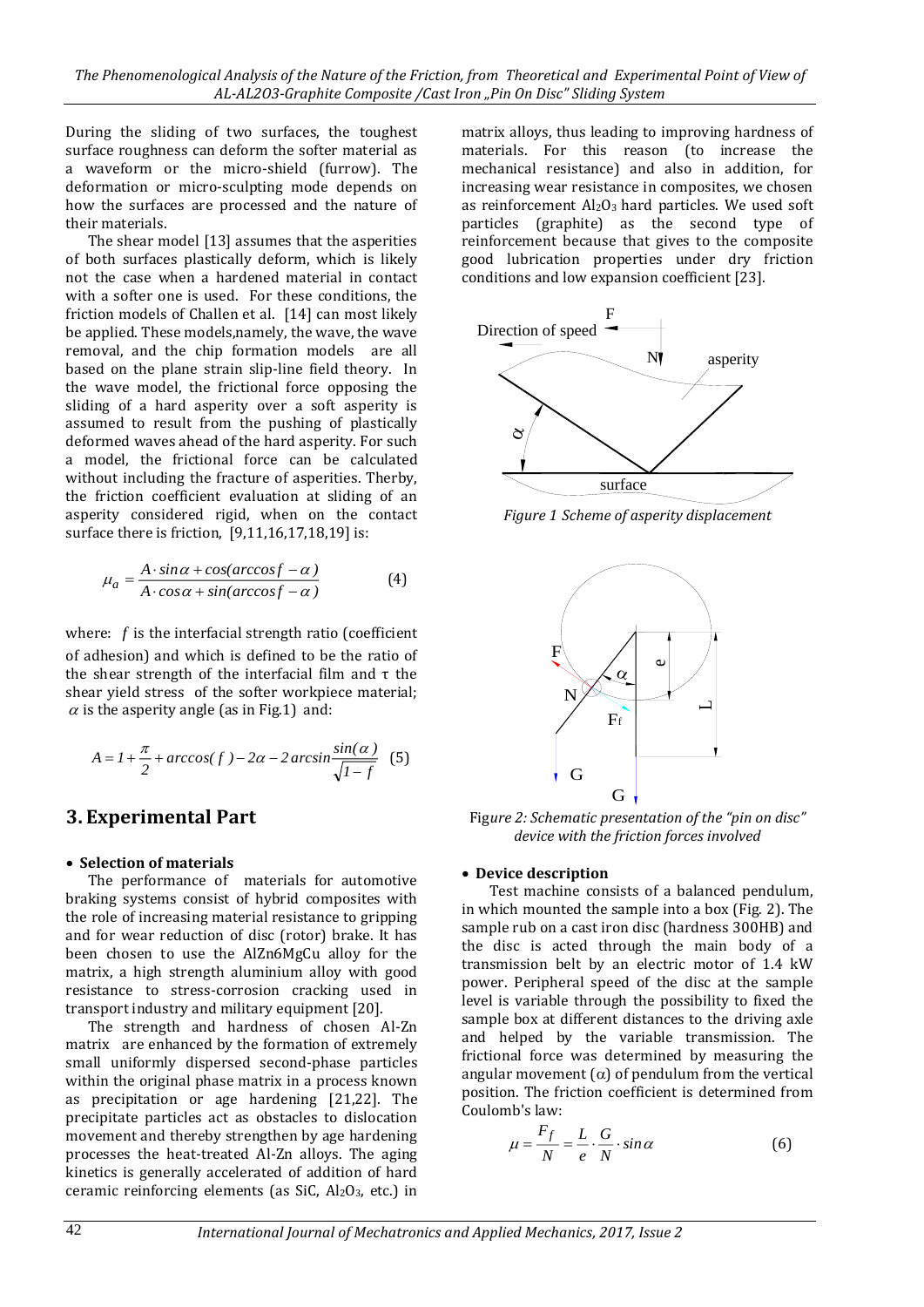### **Tribological experiments**

We determined the average friction coefficients for all types of composites and unreinforced matrix in heat treated state (solution treatment at  $480 \pm 5\degree$ C/60 min, quenched in water and then, artificial aging at  $140\pm5$  °C/ 12 hours, air quenched). The tribological tests were performed on the pin-ondisc type wear machine (Fig. 2) at Mettalurgical Research Institut, in Bucharest, under following condition: contact pressure (applied load) 3.5 and 7.5 x  $10^{-1}$  MPa, relative sliding speed of 3.8 m/s at constant temperature. All tests were run under dry sliding conditions. The dimensions of all samples was 10x10x7 mm.

The disc was polished before each tribological test. The time of wear test was kept constant in all cases at 30 min. The frictional force was determined by measuring the angular movement  $(\alpha)$  of pendulum from the vertical position. Normal force N is applied through a smple pushing at the desire value (Fig.2).

# **4. Experimental Results**

### **Comparison of estimated coefficient of friction, based on the theoretical model, with the results obtained experimentally**

Based on equations (4) and (5) of the wave model, the coefficient of friction was calculated by different factors, such as: (a) the adhesion coefficient, (b) the deformation of the materials during the friction process, and (c) the inclination angle of the microasperity resulting from the friction process for metal-metal or metal-ceramic coupling in general and aluminum based composite / cast iron couple in particular.

In Table 1 shows the estimated values of the calculated friction coefficient according to different values of the angle of asperity, and to different coefficients of adhesion  $f$  after Eq. (4) and (5) for all studied materials.

|          | Material type                        |      | Material type                     |
|----------|--------------------------------------|------|-----------------------------------|
| $\Omega$ | Al-Zn +3 %Gr + 0% Al2O3 (at 3.5 MPa) | 0.5  | Al-Zn +1%Gr+5% Al2O3 (at 7.5 MPa) |
| 0.05     | Al-Zn +2%Gr + 0% Al2O3 (at 3.5 MPa)  | 0.6  | Al-Zn +0% Al2O3 (at 3,5 MPa)      |
| 0.1      | Al-Zn +1%Gr + 0% Al2O3 (at 3.5 MPa)  | 0.65 | Al-Zn +2% Al2O3 (at 3.5 MPa)      |
| 0.15     | Al-Zn +1%Gr+2% Al2O3 (at 3.5 MPa)    | 0.7  | Al-Zn +2% Al2O3 (at 7.5 MPa)      |
| 0.2      | Al-Zn +1%Gr+2% Al2O3 (at 7.5 MPa)    | 0.75 | Al-Zn +3% Al2O3 (at 3,5 MPa)      |
| 0.25     | Al-Zn +1%Gr+3% Al2O3 (at 3.5 MPa)    | 0.8  | Al-Zn +3% Al2O3 (at 7.5 MPa)      |
| 0.3      | Al-Zn +1%Gr+3% Al2O3 (at 7.5 MPa)    | 0.85 | Al-Zn +4% Al2O3 (at 3.5 MPa)      |
| 0.35     | Al-Zn +1%Gr+4% Al2O3 (at 3.5 MPa)    | 0.9  | Al-Zn +4% Al2O3 (at 7.5 MPa)      |
| 0.4      | Al-Zn +1%Gr+4% Al2O3 (at 7.5 MPa)    | 0.95 | Al-Zn +5% Al2O3 (at 3.5 MPa)      |
| 0.45     | Al-Zn +1%Gr+5% Al2O3 (at 3.5 MPa)    |      | Al-Zn +5% Al2O3 (at 7.5 MPa)      |

*Table 1- Adhesion coefficient ( f ) for all studied materials*.

Friction coefficient values greater than one occur when the deformed and shifted material breaks after a certain number of stress cycles (according to the Manson-Coffin criterion). For friction coefficient values lower than those of the molecular adhesion coefficient  $(f)$ , the material is considered to deform elastically.

The behavior (the mode of response) of the softer material (materials subject to analysis) depends largely on surface processing. Figure 3 shows the maximum values of the inclination angle of the asperity for which produces elastic deformations [11]. It is noted that the deformations are elastic at a maximum inclination angle of  $16<sup>o</sup>$  from which the coefficient of adhesion is  $f = 0.5$ . When the angle of inclination of the asperity exceeds a critical value  $(\alpha_{cr})$ , the microchipping [11,15,16] occurs. Figure 4 shows the evolution of the critical slope of the asperity, depending on the coefficient of molecular adhesion ( *f* ) for the materials specificated in Table 1 and also, (*Ce*) is the coefficients of strain hardening (strengthening by cold plastic deformation). The experimentally determined (*Ce*) values for the studied materials are  $Ce = 0.8...1.2$  It is noted that the angle of inclination which occurs microchip depends on the strain hardening properties of the material subject to cold-working ( *Ce* ).



*Figure 3: The values of the inclination angle of the asperity for which elastic deformations occur*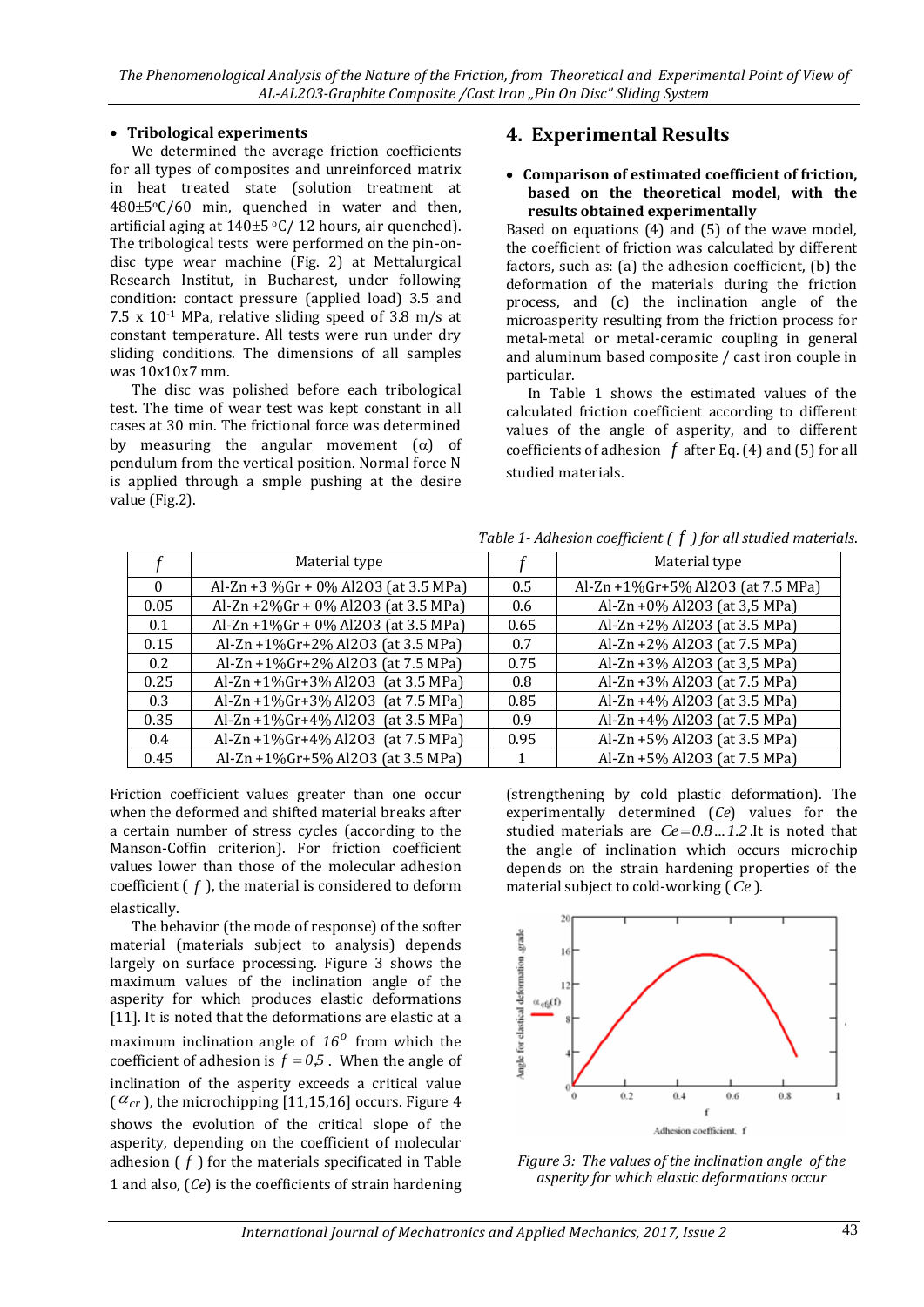

*Figure 4. The evolution of the critical slope of the asperity, depending on the coefficient of molecular adhesion ( f )*

The strengthening mechanisms is in relation with dislocation motion and mechanical behavior of metals or metallic matrix composite.

The macroscopic plastic deformation in general increase with reduction mobility of large numbers of dislocations, by age hardening (precipitation hardening) of aluminium matrix (in this case, *AlZn6MgCu).* When we add hard ceramic particles, the hardness and strength of materials increase, as we explain the mechanism of stregthening at section (Selection of materials). But when we add the soft ceramic particles (alone or in combination with other ceramic particles) in metal matrix composites, the strength and hardness decrease [23, 24].

It is noted that the values of the friction coefficient at the microcrackers increase with the increase of the inclination angle of the asperity and decrease with the increase of the coefficient of molecular adhesion  $(f)$ . This theoretical evolution corresponds to many experimental results obtained in the literature [13, 14, 25, 26, 27].

Tables 2, 3 and 4 show both the experimental and the calculated values according to the theoretical model, and in Fig.s 5, 6 and7 show the graphical representations of these values.

*Table 2 The experimental and the calculated values of Al-Zn +(1-3)%Gr+ 0% Al2O3, according to the theoretical model*

| Material type                                     | Adhesion    | <b>Experimental Friction coefficient</b> | Calculated           |
|---------------------------------------------------|-------------|------------------------------------------|----------------------|
|                                                   | coefficient | at applied Load 3.5 MPa                  | Friction coefficient |
| Al-Zn +3%Gr+ $0\%$ Al <sub>2</sub> O <sub>3</sub> | $f=0$       | 0.377                                    | 0.6840.932           |
| Al-Zn +2%Gr+ $0\%$ Al <sub>2</sub> O <sub>3</sub> | $f=0.05$    | 0.326                                    | 0.6510.888           |
| Al-Zn +1%Gr+ $0\%$ Al <sub>2</sub> O <sub>3</sub> | $f=0.1$     | 0.305                                    | 0.620.847            |

*Table 3 The experimental and the calculated values of Al-Zn +1%Gr+ (2-5)% Al2O3, according to the theoretical model*

|                              | Adhesion<br>coefficient | <b>Experimental Friction coefficient</b> | Calculated      |             |
|------------------------------|-------------------------|------------------------------------------|-----------------|-------------|
| Material type                |                         | at Applied Load                          | at Applied Load | Friction    |
|                              |                         | 3.5MPa                                   | 7.5MPa          | coefficient |
| Al-Zn $+1\%$ Gr $+2\%$ Al2O3 | $f=0.15$                | 0.458                                    | 0.464           | 0.5890.808  |
|                              | $f=0.20$                |                                          |                 | 0.560.777   |
|                              | $f=0.25$                | 0.47                                     | 0.477           | 0.5320.734  |
| Al-Zn $+1\%$ Gr $+3\%$ Al2O3 | $f=0.30$                |                                          |                 | 0.5050.699  |
|                              | $f=0.35$                |                                          |                 | 0.4780.666  |
| Al-Zn $+1\%$ Gr $+4\%$ Al2O3 | $f=0.40$                | 0.471                                    | 0.472           | 0.4520.634  |
|                              | $f=0.45$                | 0.501                                    | 0.518           | 0.4260.602  |
| $Al-Zn + 1\%$ Gr+5% Al2O3    | $f=0.50$                |                                          |                 | 0.4010.571  |

*Table 4 The experimental and the calculated values of Al-Zn + (0-5)% Al2O3, according to the theoretical model*

| Material type       | Adfesion    | Applied Load | Applied Load | Calculated           |
|---------------------|-------------|--------------|--------------|----------------------|
|                     | coefficient | 3.5MPa       | 7.5MPa       | Friction coefficient |
| $Al-Zn + 0\% Al2O3$ | $f=0.6$     | 0.424        | 0.44         | 0.3530.512           |
| $Al-Zn + 2% Al2O3$  | $f=0.65$    | 0.483        | 0.51         | 0.3290.483           |
|                     | $f=0.70$    |              |              | 0.3050.455           |
| $Al-Zn + 3% Al2O3$  | $f=0.75$    | 0.509        | 0.525        | 0.2810.426           |
|                     | $f=0.80$    |              |              | 0.2580.398           |
| $Al-Zn + 4% Al2O3$  | $f=0.85$    | 0.516        | 0.531        | 0.2340.37            |
|                     | $f=0.90$    |              |              | 0.210.342            |
| $Al-Zn + 5% Al2O3$  | $f=0.95$    | 0.537        | 0.573        | 0.1860.314           |
|                     | $f=1$       |              |              | 0.1620.285           |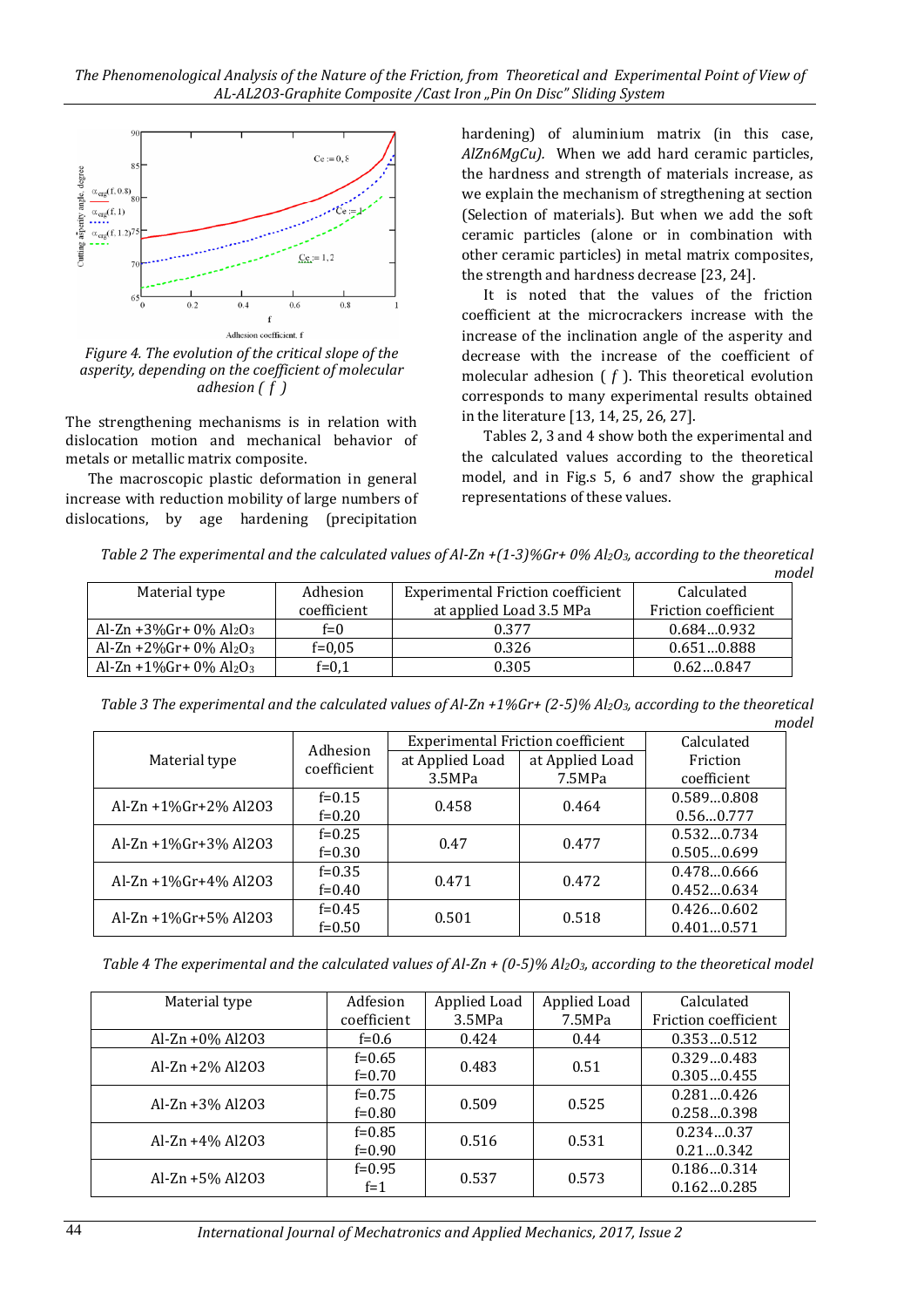

*Figure 5. Evolution of the theoretical and experimental friction coefficient for Al-Zn + 1% to 3% Gr + 0% Al2O3, (a) Theoretical evolution of the friction coefficient depending on the inclination angle of the roughness; (b) The evolution of the experimental friction coefficient according to the coefficient of adhesion*



*Figure 6. Evolution of the theoretical and experimental friction coefficient for Al-Zn + 1% Gr +(2-5)% Al2O3, (a) Theoretical evolution of the friction coefficient depending on the inclination angle of the roughness; (b) The evolution of the experimental friction coefficient according to the coefficient of adhesion*

### **5. Conclusions**

Research on the friction coefficient has shown that Coulomb's law, according to which the friction coefficient depends on the normal applied force, is valid only for certain operating conditions of the friction coupler.

In fact, research conducted over time has shown that the coefficient of friction is not independent of speed and pressure as Coulomb thought [28,29,30].

The laws established by Coulomb have proved to be valid only in the case of dry rubbing and in the conditions of elastic deformations of the asperities of the surfaces in contact, in a sliding movement (dry sliding conditions).

There are no fundamentally different values between experimental and theoretical slip coefficient values. The obtained experimental values greater then the theoretical ones are explained as follows: (i) increasing the real contact area due to the friction force; (ii) the occurrence of additional forces when the material deforms in the form of a wave.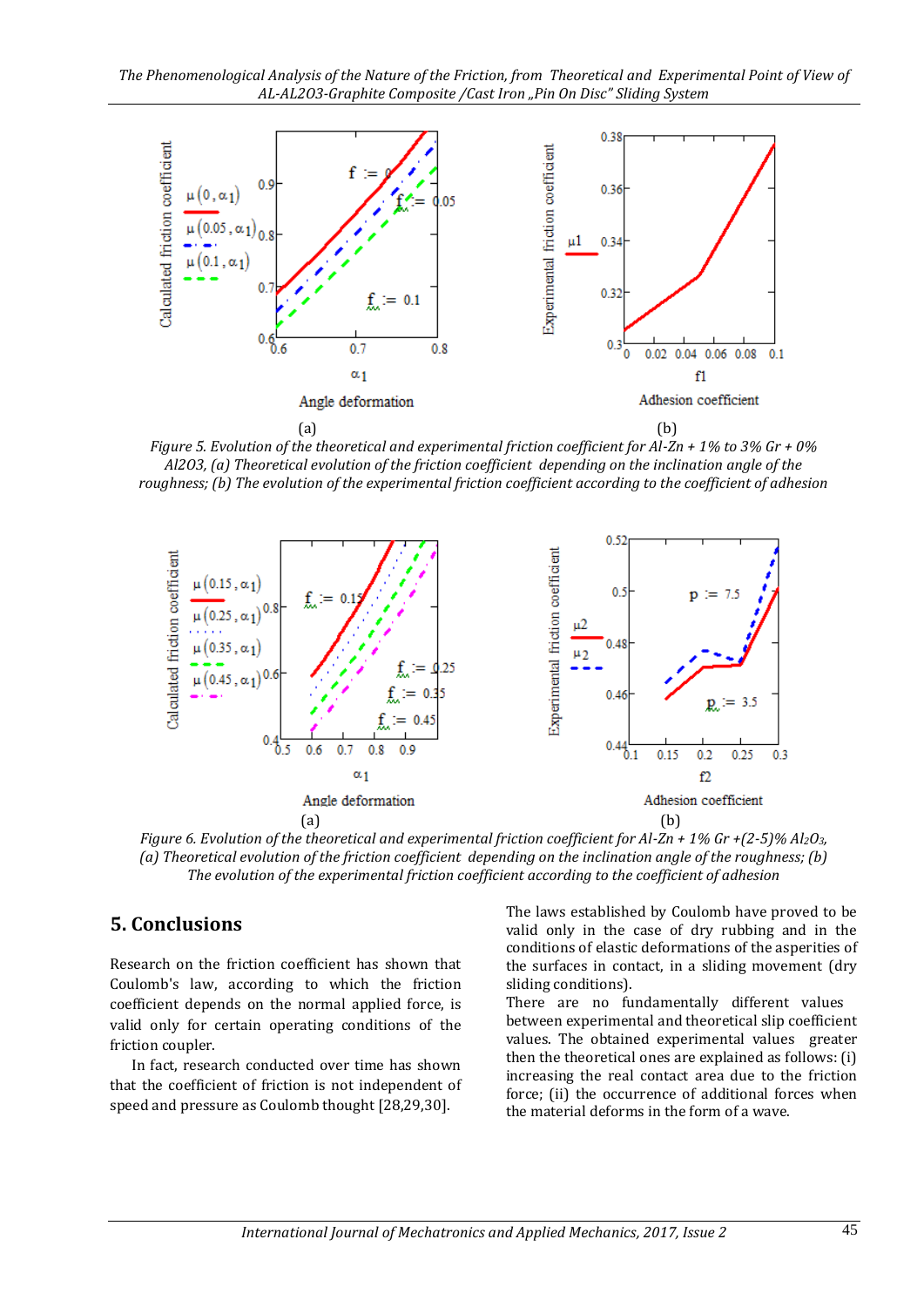

Fig. *7. Evolution of the theoretical and experimental friction coefficient for Al-Zn + +(0-5)% Al2O3, (a) Theoretical evolution of the friction coefficient depending on the inclination angle of the roughness; (b) The evolution of the experimental friction coefficient according to the coefficient of adhesion*

The experimental values obtained lower than the theoretical values are due to the different adherence of the materials in the formation of micro-junctions. In the theoretical model, we taken into account: (a) the mode of processing surface and also (b) the characteristics of the material, but we have not been taken into account the coupling load.

The proportion of friction coefficient components (adhesion, deformation or/and breaking) depends on the angle inclination, the shape of the asperities and the properties of the materials: (a) - the adhesion component depends on the state of lubrication and the nature of the surface; (b) - the deformation component depends on the lubrication state and the inclination of the asperities(the asperity angle); (c) - the abrasion component occurs when the angle of the asperity exceeds a critical value and the materials have essentially different hardnesses. In the case of anti-friction materials, in order to have high performance tribological characteristics, we must have graphite and hard ceramic particle for hardening the metal matrix.

### **References**

- [1] R.K. Uyyuru, M.K. Surappa, S. Brusethaug, Tribological behavior of Al–Si-SiCpcomposites/automobile brake pad system under dry sliding conditions, Tribology International 40, 2007, 365–373
- [2] I.N. Popescu, C. Ghiţǎ, V. Bratu, G. Palacios Navarro, Tribological behaviour and statistical experimental design of sintered iron-copper based composites, Applied Surface Science 285 (PartA), 2013, 72-85
- [3] N. Popescu, V. Bratu, F. V. Anghelina and L. G. Toma, The Effect of Wear Test Parameters on

Tribological Characteristics of Aluminium Based Composites, The Scientific Bulletin of Valahia University - Materials and Mechanics, Nr. 6 (year 9), 2011, 83-86

- [4] Buckley, D.H., Surface Effects in Adhesion, Friction, Wear, and Lubrication, Elsevier, Amsterdam, Tribology serie 5, 1981, ISBN 0- 444-41966-7
- [5] P.J. Blau, Friction Science and Technology, Marcel Dekker, New York, 1996, ISBN 0824795768
- [6] L.J. Yang A test methodology for the determination of wear coefficient, Wear 259, 2005, 1453-1461
- [7] L.J. Yang, Wear coefficient eguation for aluminium/based matrix composites against steel disc, Wear 255, 2003, 579-592
- [8] S. Wilson, A.T. Alpas, Wear mechanism maps for metal matrix composites, Wear 212(1), 1997, 41-49
- [9] Tudor, M. Vlase, Uzarea materialelor, Ed Bren, ISBN 978-973-648-938-9, Bucureşti 2010, 232- 246
- [10] Tudor, Frecarea și uzarea materialelor, Ed Bren, ISBN 973-648-070-4, Bucureşti 2002, 158-178
- [11] Petre, Wear model of sliding surfaces used in the machine-tools industry, The Scientific Bulletin of Valahia University, Materials and Mechanics, nr.9 (year 12) 2014, 99-104
- [12] M. Sikorski, Correlation of the Coefficient of Adhesion with Various Physical and Mechanical Properties of Metals, Trans. ASME D. 85, 1963, 279–284
- [13] F.P. Bowden, and D. Tabor, The Area of Contact Between Stationary and Between Moving Surfaces, Proc. R. Soc. London, Ser. A, 169, 1939, 391– 413